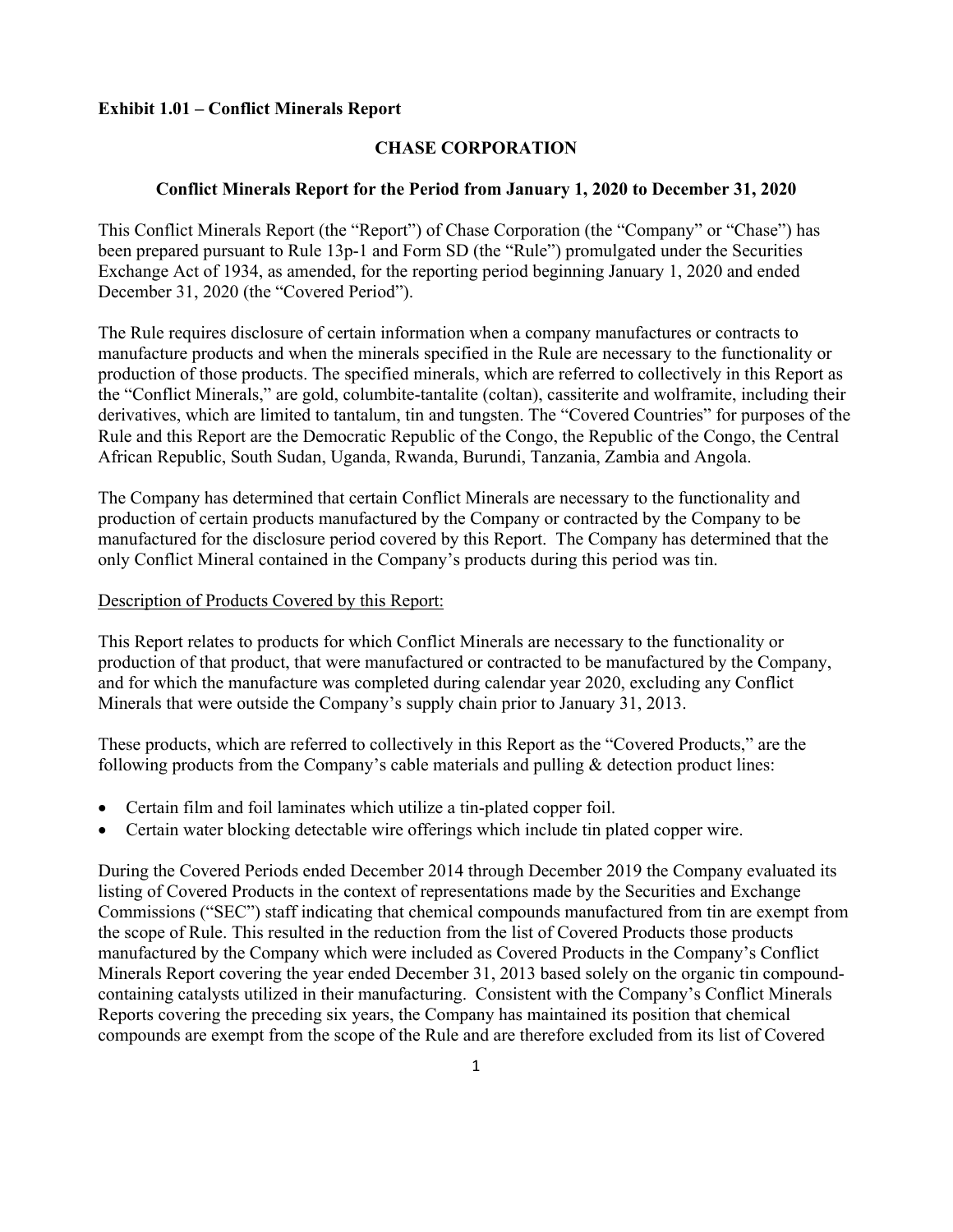Products for the year ended December 31, 2020. Chase is not a manufacturer of metal compounds, such as tin-containing catalysts.

# Description of Due Diligence Performed:

The Company has conducted in good faith a reasonable country of origin inquiry, which was reasonably designed and carried out to determine whether any of the Conflict Minerals utilized in the production of the Covered Products originated or may have originated in a Covered Country, and were not from recycled or scrap sources. As a result of that inquiry, which consisted of surveying all of the Company's known direct suppliers of tin, further due diligence procedures on the source and chain of custody of the Conflict Minerals were deemed warranted.

The Company used the OECD Due Diligence Guidance for Responsible Supply Chains of Minerals from Conflict-Affected and High-Risk Areas (the "Guidance") in the performance of its due diligence procedures. Additional focus was placed on the Supplement on Tin, Tantalum and Tungsten, contained within the Guidance. The Guidance recommends, among other things, that downstream companies such as Chase identify, to the best of their efforts, and review the due diligence process of the smelters/refiners (i.e. upstream companies) in their supply chain and assess whether they adhere to due diligence measures put forward in the Guidance.

Performance of due diligence procedures under the Guidance includes a five-step framework for riskbased due diligence in the mineral supply chain:

- o Establish strong company management systems
- o Identify and assess risks in the supply chain
- o Design and implement a strategy to respond to identified risks
- o Carry out an independent private sector audit ("IPSA") of supply chain due diligence at identified points in the supply chain
- o Report annually on supply chain due diligence

Chase is committed to ensuring that Conflict Minerals contained in its products are sourced with due respect for human rights, avoiding any contribution to armed conflict through its supply chain practices, and supporting responsible development through such practices. At the same time, the Company does not ban the use of Conflict Minerals that originate in conflict-affected and high-risk areas when they are sourced in accordance with existing international standards. The Company has adopted a policy relating to Conflict Minerals, incorporating certain standards set forth in the Guidance. The policy outlines the Company's commitment to the responsible sourcing of its products and its expectations that its suppliers will be similarly committed to responsible sourcing in the supply chain. The Company's policy states, among other things, that suppliers should not supply the Company with any products or other materials that directly or indirectly finance or benefit armed groups in the Covered Countries; that suppliers are expected to source Conflict Minerals only from sources that are DRC conflict free (within the meaning of the Rule); that suppliers should develop policies, due diligence processes and management systems that are reasonably designed to prevent products or materials that are not DRC conflict free from entering the Company's supply chain; and that suppliers are expected to take steps to identify the smelter, refiner or mine from which Conflict Minerals originate, and to provide information to the Company necessary to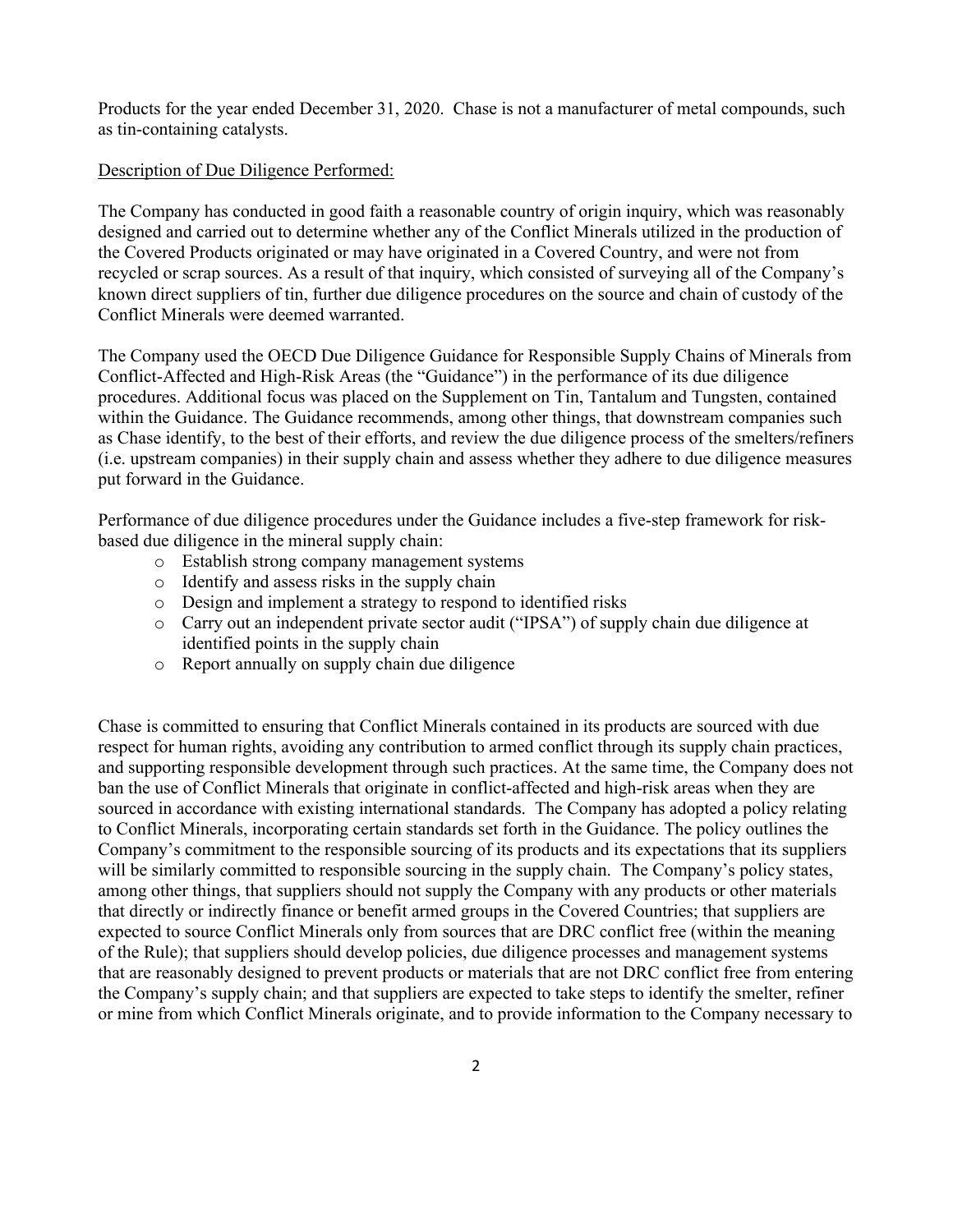facilitate its compliance efforts with respect to the Rule. The Company's Conflict Minerals policy is available on its corporate website, *www.chasecorp.com*.

The Company does not purchase Conflict Minerals directly from mines, smelters or refiners. There may be multiple third parties in the supply chain between the ultimate manufacturer of the Covered Products and the original sources of Conflict Minerals. The Company must therefore rely on its suppliers to provide information regarding the origin of Conflict Minerals that are included in the Covered Products. The Company believes that the smelters and refiners of Conflict Minerals are best suited to identify the sources of Conflict Minerals, and therefore has taken steps to attempt to identify the applicable smelters and refiners in the Company's supply chain through its upstream suppliers.

The Company utilized a cross functional internal task force, including representation from operations, supply chain management, research & development and finance, to perform its reasonable country of origin inquiry and due diligence procedures for the Covered Period. The task force identified the Company's products whose raw material components were known or believed to contain Conflict Minerals. All suppliers of such raw material components were identified and surveyed as to inclusion or exclusion of Conflict Minerals in the raw material components and, if present, the origin of the raw material components. Surveys required suppliers to certify that they had implemented procedures to identify and monitor the origin of materials produced with Conflict Minerals. The EICC/GeSI Conflict Minerals Reporting Template (the "Template") was included with each survey sent out, and each applicable vendor was asked to complete it, along with the survey.

The Company received a response back from each surveyed supplier. Chase management analyzed each response received with a focus on vendors identified as supplying the Company with products or components containing Conflict Minerals. Based on the information that was provided by the suppliers and otherwise obtained through the due diligence process described above, Chase is not aware of any substantive evidence indicating that any Conflict Minerals which were utilized by Chase in the manufacture of Covered Products and which originated in the Covered Countries entered its supply chain in anyway other than through a certified Conflict Free Smelter (CFS), as identified on the internationally recognized Conflict-Free Smelter list (www.responsiblemineralsinitiative.org), or from smelters or refiners located in countries with known active ore production and not identified as either conflict regions or plausible countries engaged in smuggling materials containing conflict minerals (i.e. countries not defined as Level 2 or Level 3 on www.responsiblemineralsinitiative.org). Furthermore, Chase is not aware of any evidence that any Conflict Minerals contained in its products manufactured during the Covered Period, have directly or indirectly financed or benefited any armed groups in the Covered Countries. Chase has listed all smelters and refiners identified during the due diligence process for the Covered Period for the Covered Products in Annex 1 below.

### Additional steps:

Chase supports the aims and goals of Section 1502 of the Dodd Frank Wall Street Reform and Consumer Protection Act. The Company has put in place processes to proactively monitor current suppliers. The Company will continue to engage its current suppliers to obtain accurate and complete information concerning the origin of Conflict Minerals in the Company's supply chain, and will encourage its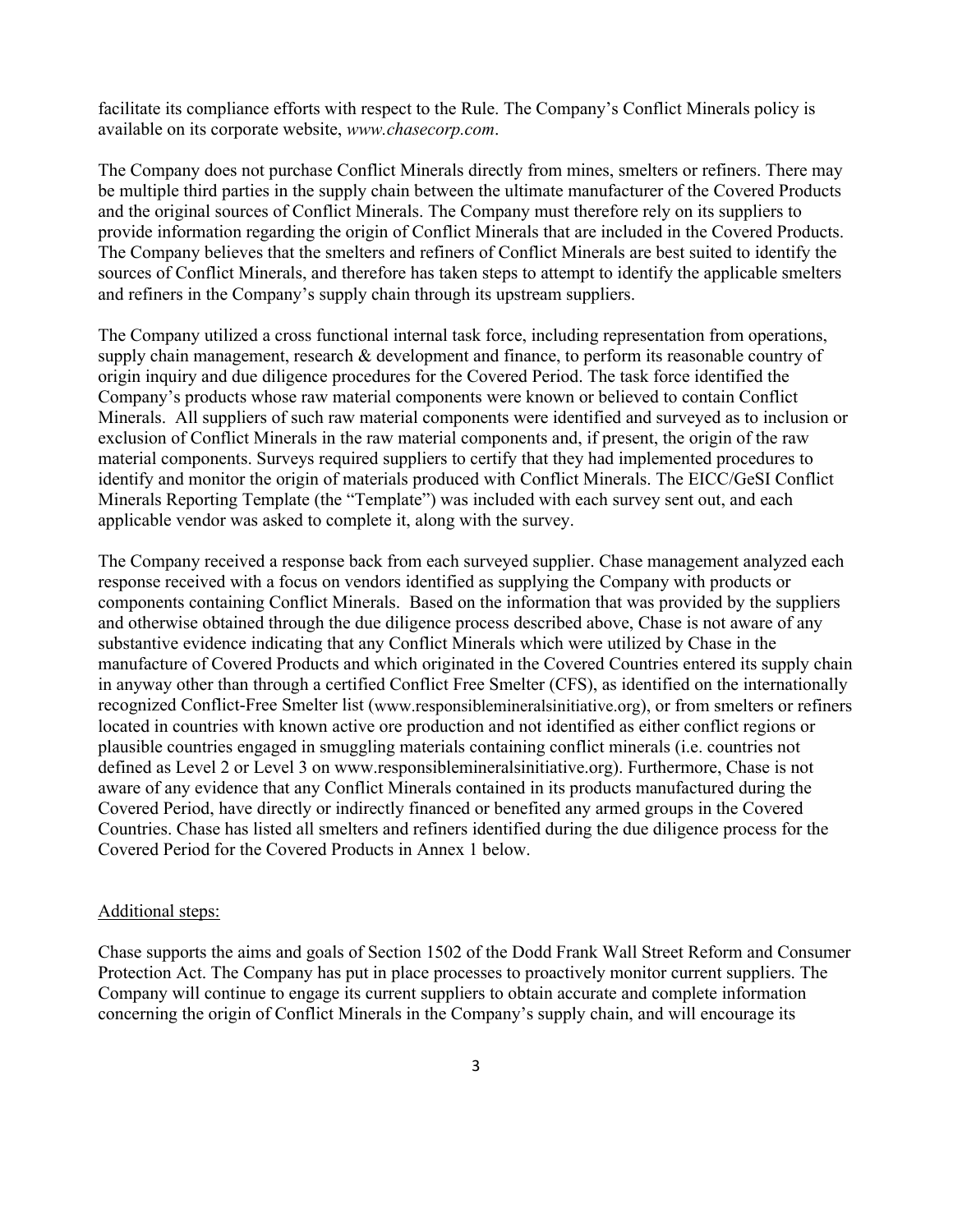suppliers to implement responsible sourcing from smelters and refiners who have obtained a "conflict free" designation from an independent, third-party auditor.

Beginning in calendar 2014, Chase began requiring specific certifications as to the DRC conflict free status, or equivalent, of potential future suppliers, prior to initiating business with them.

Chase has established a dedicated email address, *conflictminerals@chasecorp.com*, and encourages its employees, suppliers and other interested parties to contact the Company regarding its Conflict Minerals Policy. Additionally, Chase has enhanced the scope of its 'Alert Line', which is publicly available via the Company's internet website. This line can be used as a mechanism which would allow any interested party (affected persons or whistleblowers) to voice concerns regarding the circumstances of mineral extraction, trade, handling and export in a conflict-affected and high risk area. These grievance mechanisms will allow further means for the Company to be alerted of risks in its supply chain.

These steps have been taken by the Company to mitigate the risk that Conflict Minerals utilized in the manufacturing of its products benefit armed groups and to improve its due diligence procedures.

While Chase does not purchase any raw materials directly from any smelters or refiners, it does recognize the Guidance requires a dynamic process, and will continue to analyze its supply chain, and work with its vendors to overcome practical challenges and effectively discharge the due diligence recommendations contained in the Guidance, in an effort to fulfill the goals of Section 1502 of the Dodd Frank Wall Street Reform and Consumer Protection Act.

# Description of facilities used to process the Conflict Minerals in the Covered Products; efforts to determine the mine or location of origin; and description of the countries of origin:

As a result of its reasonable country of origin inquiry and due diligence procedures, Chase is not aware of any substantive evidence indicating that any Conflict Minerals which were utilized by Chase in the manufacture of Covered Products and which originated in the Covered Countries entered its supply chain in anyway other than through a certified Conflict Free Smelter (CFS), as identified on the internationally recognized Conflict-Free Smelter list (www.responsiblemineralsinitiative.org), or from smelters or refiners located in countries with known active ore production and not identified as either conflict regions or plausible countries engaged in smuggling materials containing conflict minerals (i.e. countries not defined as Level 2 or Level 3 on www.responsiblemineralsinitiative.org). Furthermore, the Company is unaware of any evidence that any Conflict Minerals contained in products manufactured by it during the Covered Period have directly or indirectly financed or benefited any armed groups in the Covered Countries. Based on the information that has been obtained to date, the Company has preliminarily determined that most, if not all, of the tin utilized in its Covered Products was likely smelted or refined by the smelters/refiners included in Annex 1 below.

### Independent Private Sector Audit ("IPSA"):

In this Report for the period ended December 31, 2020, the Company has not voluntarily elected to describe any of its Covered Products as "DRC conflict free" and, as a result, has not obtained an IPSA. Under the current US Court of Appeals ruling, an IPSA is only required when a company voluntarily elects to describe a product as "DRC conflict free" in its Conflict Minerals Report.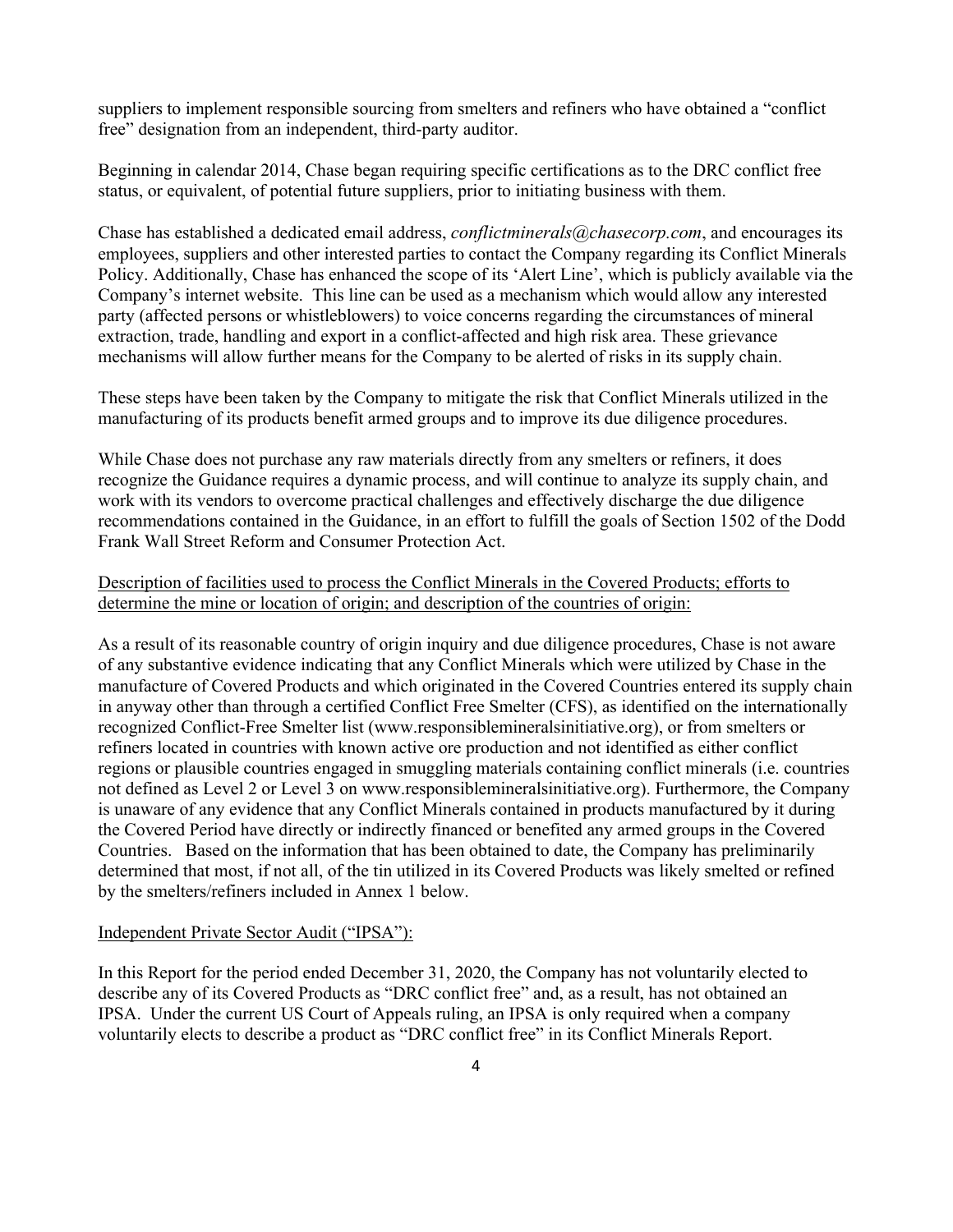### Annex 1

|                |                                               | <b>Smelter</b>                                                 |                |
|----------------|-----------------------------------------------|----------------------------------------------------------------|----------------|
| Conflict       |                                               | <b>Identification Certified</b>                                |                |
| <b>Mineral</b> | <b>Smelter or Refiner Name</b>                | <b>Country Location of Smelter or Refiner</b><br><b>Number</b> | <b>CFS</b>     |
| Tin            | Fenix Metals                                  | <b>POLAND</b><br>CID000468                                     | $\mathbf{A}$   |
| Tin            | China Tin Group Co., Ltd.                     | <b>CHINA</b><br>CID001070                                      | A              |
| Tin            | Malaysia Smelting Corporation (MSC)           | <b>MALAYSIA</b><br>CID001105                                   | $\mathbf{A}$   |
| Tin            | Mineracao Taboca S.A.                         | <b>BRAZIL</b><br>CID001173                                     | A              |
| Tin            | Minsur                                        | <b>PERU</b><br>CID001182                                       | $\mathbf{A}$   |
| Tin            | Operaciones Metalurgicas S.A.                 | BOLIVIA (PLURINATIONAL STATE OF) CID001337                     | A              |
| Tin            | PT Artha Cipta Langgeng                       | <b>INDONESIA</b><br>CID001399                                  | $\overline{A}$ |
| Tin            | PT DS Jaya Abadi                              | <b>INDONESIA</b><br>CID001434                                  | B              |
| Tin            | PT Mitra Stania Prima                         | <b>INDONESIA</b><br>CID001453                                  | $\overline{A}$ |
| Tin            | PT Prima Timah Utama                          | <b>INDONESIA</b><br>CID001458                                  | A              |
| Tin            | PT Refined Bangka Tin                         | <b>INDONESIA</b><br>CID001460                                  | $\mathbf{A}$   |
| Tin            | PT Sariwiguna Binasentosa                     | <b>INDONESIA</b><br>CID001463                                  | $\mathbf B$    |
| Tin            | PT Timah Tbk Kundur                           | <b>INDONESIA</b><br>CID001477                                  | $\mathbf{A}$   |
| Tin            | PT Timah Tbk Mentok                           | <b>INDONESIA</b><br>CID001482                                  | A              |
| Tin            | PT Tommy Utama                                | <b>INDONESIA</b><br>CID001493                                  | B              |
| Tin            | Thaisarco                                     | <b>THAILAND</b><br>CID001898                                   | A              |
| Tin            | White Solder Metalurgia e Mineracao Ltda.     | CID002036<br><b>BRAZIL</b>                                     | $\mathbf{A}$   |
| Tin            | Yunnan Chengfeng Non-ferrous Metals Co., Ltd. | CID002158<br><b>CHINA</b>                                      | A              |
| Tin            | Metallo Belgium N.V.                          | <b>BELGIUM</b><br>CID002773                                    | $\overline{A}$ |
| Tin            | PT Menara Cipta Mulia                         | <b>INDONESIA</b><br>CID002835                                  | A              |
| Tin            | Guangdong Hanhe Non-Ferrous Metal Co., Ltd.   | <b>CHINA</b><br>CID003116                                      | $\mathbf{A}$   |
| Tin            | PT Bangka Serumpun                            | <b>INDONESIA</b><br>CID003205                                  | A              |
| Tin            | PT Inti Stania Prima                          | <b>INDONESIA</b><br>CID002530                                  | $\bf{B}$       |
| Tin            | CV Ayi Jaya                                   | <b>INDONESIA</b><br>CID002570                                  | $\, {\bf B}$   |
| Tin            | PT Sukses Inti Makmur                         | <b>INDONESIA</b><br>CID002816                                  | $\mathbf B$    |
| Tin            | Huichang Jinshunda Tin Co. Ltd                | <b>CHINA</b><br>CID000760                                      | A              |
| Tin            | Gejiu Kai Meng Industry and Trade LLC         | <b>CHINA</b><br>CID000942                                      | $\mathbf{A}$   |

(A) Identified on the internationally recognized Conflict-Free Smelter list (www. www.responsiblemineralsinitiative.org) as a current Conflict Free Smelter, or as having an expired certification but with a re-audit in progress.

(B) Not identified on the internationally recognized Active Tin Smelter list (www.responsiblemineralsinitiative.org), as a current Conflict Free Smelter or having an expired certification with a re-audit in progress, but does come from smelters or refiners located in countries with known active ore production and not identified as either conflict regions or plausible countries engaged in smuggling materials containing conflict minerals (i.e. countries not defined as Level 2 or Level 3).